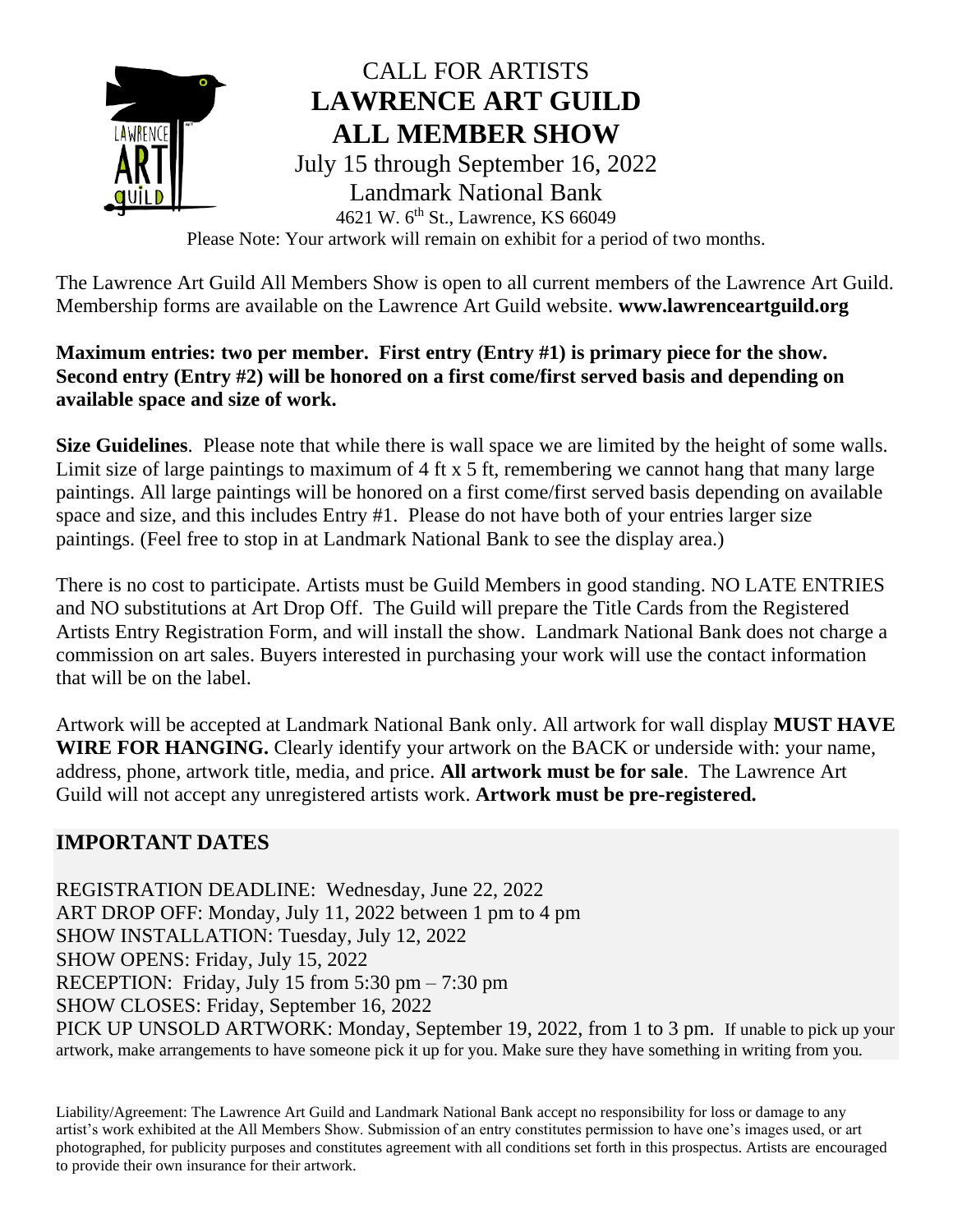

## **PLEASE PRINT CLEARLY**

(Guild communicates by email. Please make sure your email address is current and that you check your email for notices.)

| $PHONE: (\_\_) \_\_ -$ - $\_\_$ EMAIL: $\_\_$                                          |  |  |  |
|----------------------------------------------------------------------------------------|--|--|--|
| Please circle if you want your telephone number printed on the artwork label? YES NO   |  |  |  |
|                                                                                        |  |  |  |
|                                                                                        |  |  |  |
|                                                                                        |  |  |  |
| SIZE: SIZE:                                                                            |  |  |  |
|                                                                                        |  |  |  |
|                                                                                        |  |  |  |
|                                                                                        |  |  |  |
|                                                                                        |  |  |  |
| SIZE:                                                                                  |  |  |  |
| RETAIL PRICE:<br>(remember Landmark National Bank DOES NOT take commission from sales) |  |  |  |